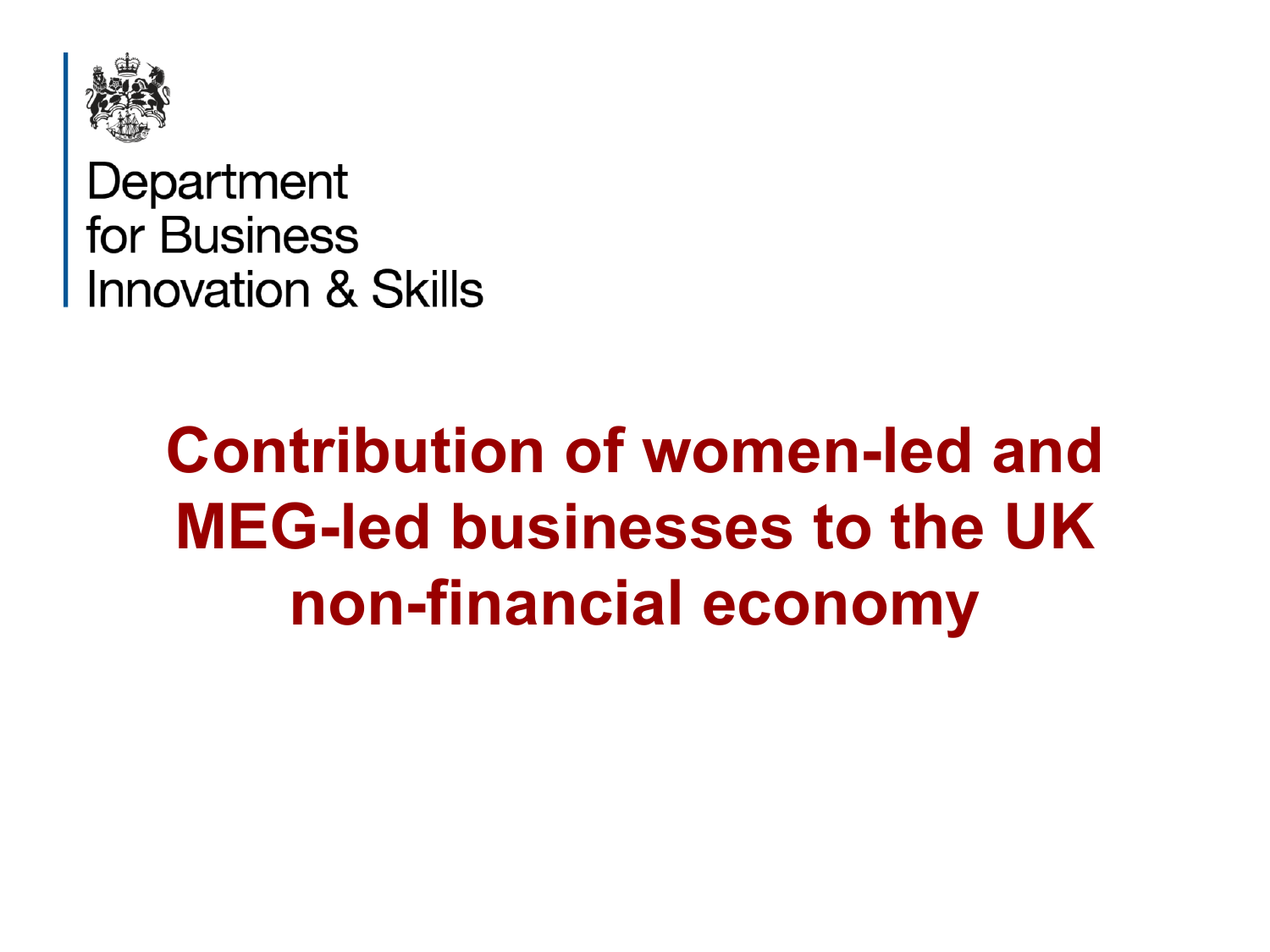## The BIS approach

- These slides set out how BIS estimates the contribution of certain types of Small and Medium-sized businesses (SMEs) to the UK nonfinancial economy, in terms of Gross Value Added (GVA).
- Estimates are provided here for women-led and Minority Ethnic Group led businesses (MEG).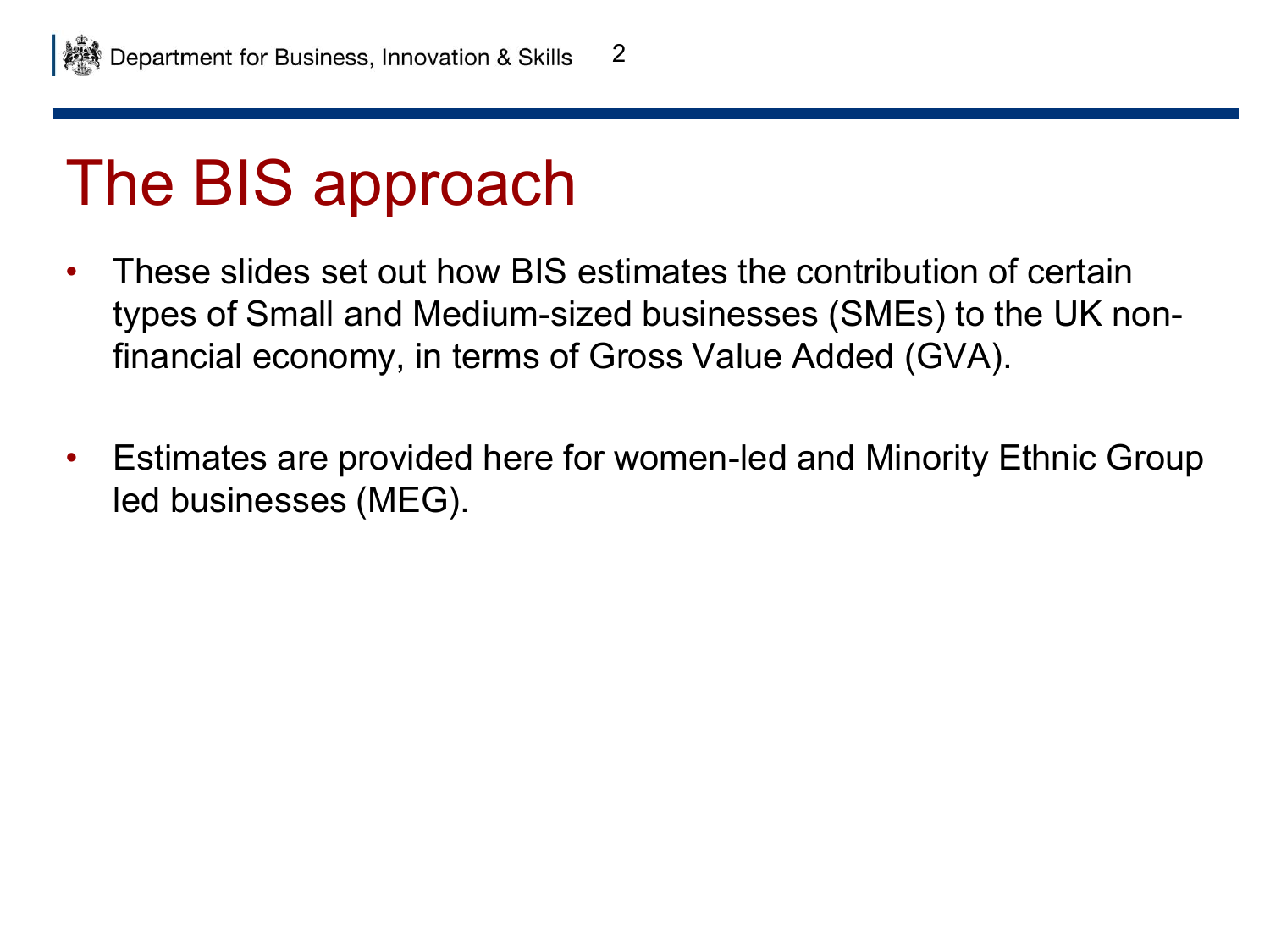#### Women-led businesses

- Around 1 million (20%) of SMEs in the UK were majority women-led in 2014.
- These businesses contributed around £85 billion in GVA to the UK non-financial business economy.

## Minority Ethnic Group led businesses

- Around 300,000 (6%) of SMEs in the UK were led by minority ethnic groups in 2014.
- These businesses contributed around £30 billion in GVA to the UK nonfinancial business economy.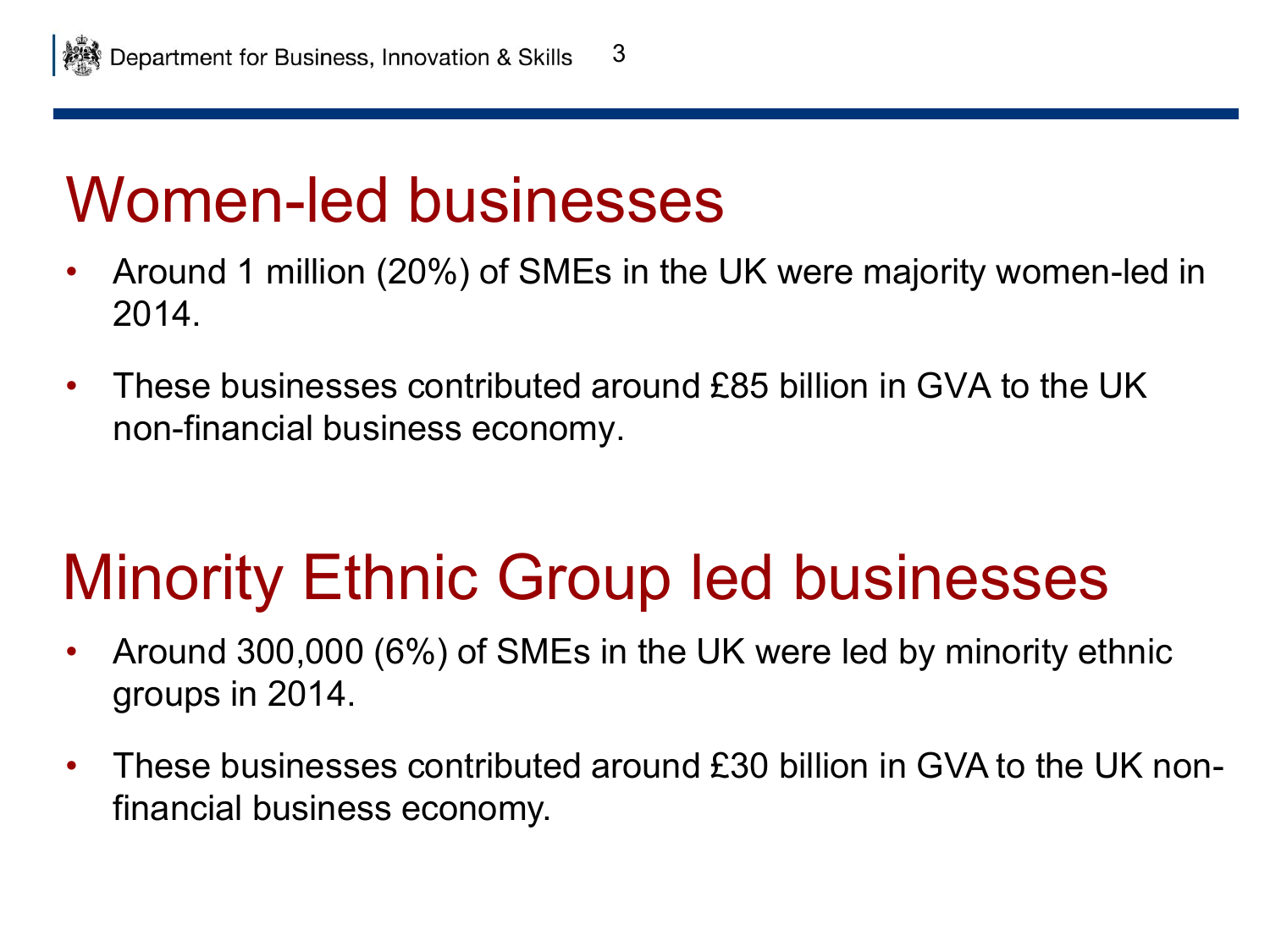## **Background**

- The estimates are approximations based on data from the 2013 Annual Business Survey and the 2014 Small Business Survey.
- BIS applies the percentages of SMEs falling into the different groups (e.g. percentage of women-led businesses) to the GVA totals for all SMEs.
- The overall estimate of the contribution is produced by taking an average of the results from two separate calculations.
	- i) the first value is calculated by applying percentages of business in different size bands (non-employing, micro, small, medium) to corresponding GVA estimates split by size band.
	- ii) the second value is calculated by applying percentages of business in different groups of industrial sectors (A/B, C, D/E, F to N, P to S) to corresponding GVA estimates split by sector.
- This process can be used for other types of business where there are estimates available of the percentage of SMEs falling into that group.
- As these are simple approximations the results are rounded to the nearest £5 billion.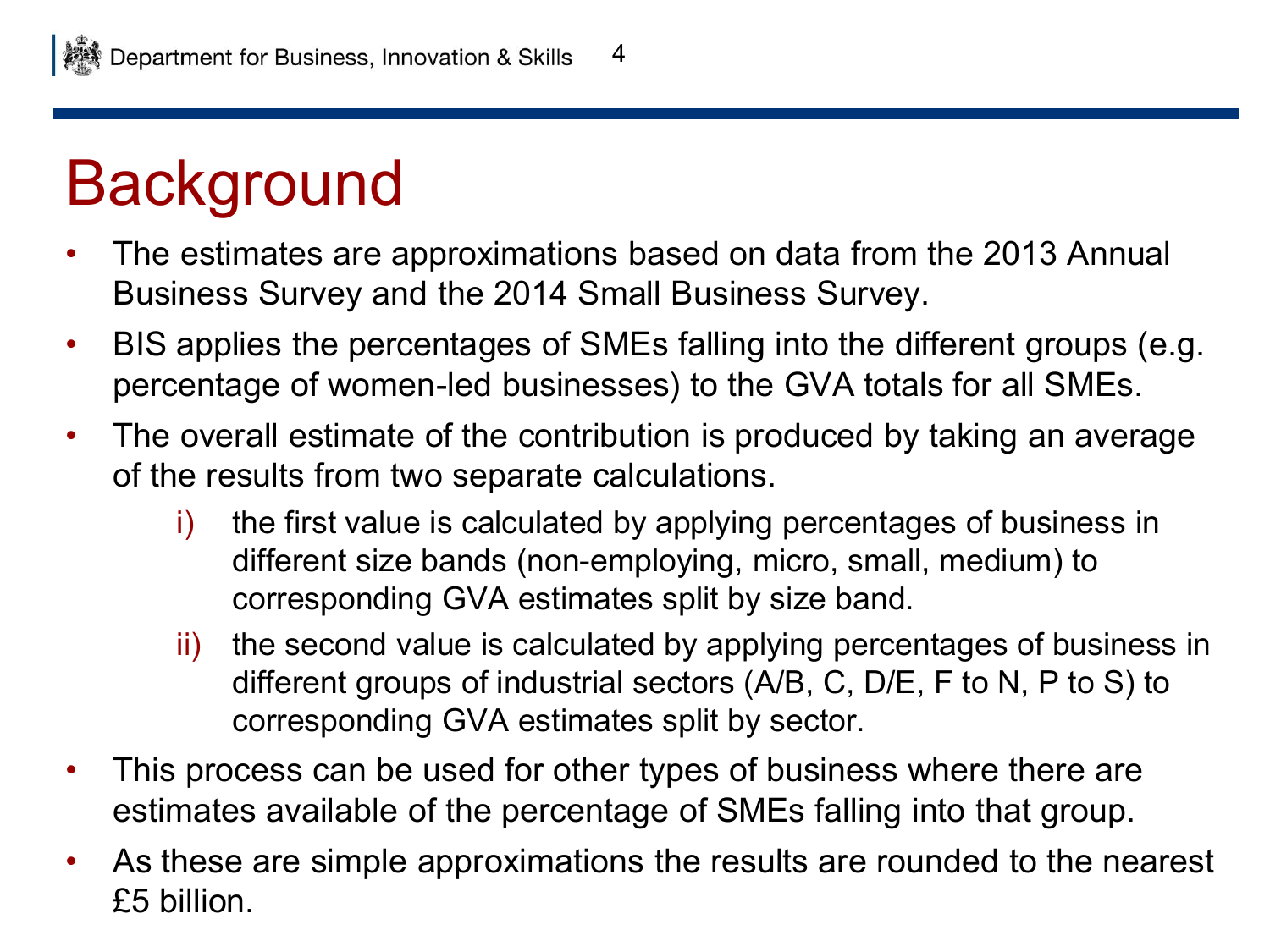## **Definitions**

- **Majority women-led businesses** are those where women make up more than 50 per cent of the partners or directors in day-to-day control of the business, or where the sole proprietor is a woman.
- **MEG-led businesses** are those where people from minority ethnic groups make up 50 per cent or more of the partners or directors in day-to-day control of the business, or where the sole proprietor is from a minority ethnic group.
- **Gross value added** (**GVA**) is a measure of the income generated by businesses less their expenditure – for further details see:

[http://www.ons.gov.uk/ons/rel/abs/annual-business-survey/2012-revised-results/info](http://www.ons.gov.uk/ons/rel/abs/annual-business-survey/2012-revised-results/info-agva.html)[agva.html](http://www.ons.gov.uk/ons/rel/abs/annual-business-survey/2012-revised-results/info-agva.html)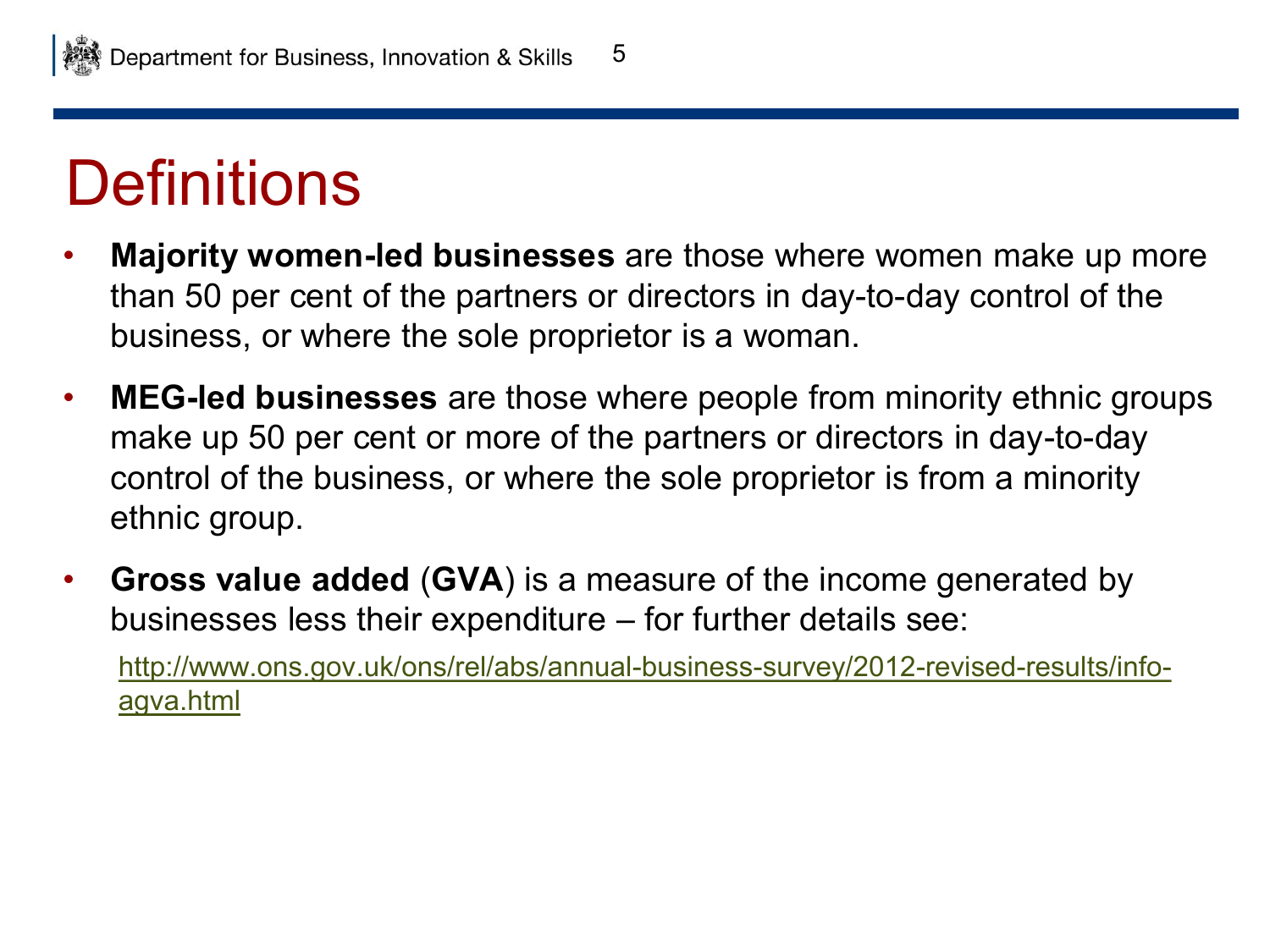# Definitions (continued)

- **UK non-financial business economy** 
	- For a number of reasons, ONS has designed the Annual Business Survey to focus on the non-financial sectors of the UK.
	- It is a subset of the whole economy that excludes large parts of agriculture, all of public administration and defence, publicly provided healthcare and education, and the financial sector (e.g. Banks and Insurance).
	- It includes non-financial services, distribution, production, construction and parts of agriculture and it accounts for around two thirds of the whole economy of the UK in terms of GVA
	- For further details see:

[http://www.ons.gov.uk/ons/rel/abs/annual-business-survey/2013-revised-results/stb](http://www.ons.gov.uk/ons/rel/abs/annual-business-survey/2013-revised-results/stb-abs-2013-revised.html#tab-Overview)[abs-2013-revised.html#tab-Overview](http://www.ons.gov.uk/ons/rel/abs/annual-business-survey/2013-revised-results/stb-abs-2013-revised.html#tab-Overview)